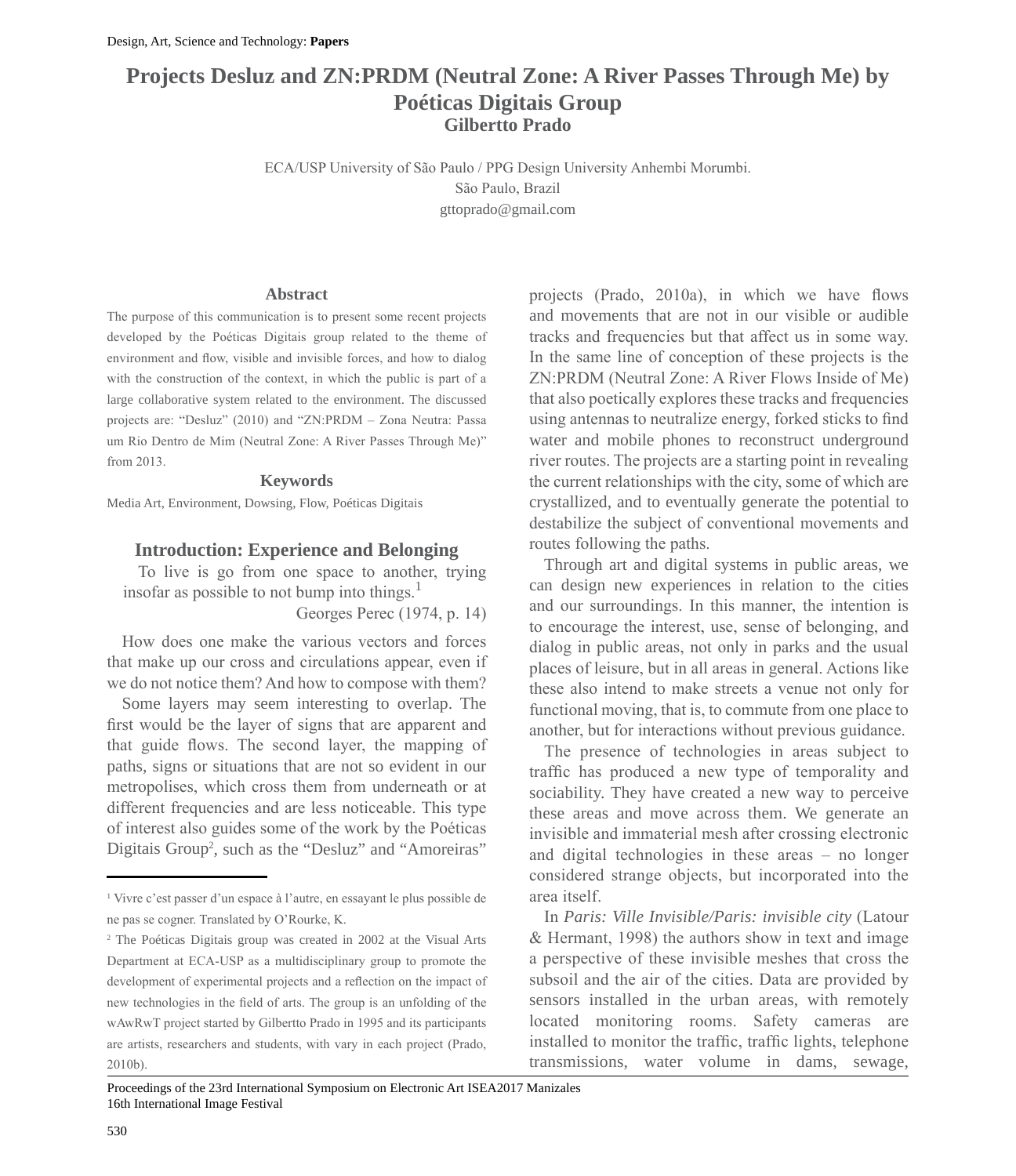airplanes, etc. Everything required to keep the city functioning and in supposedly stable conditions.

In the project *Rivers & Streets*, (Campos Junior, 2013), the author develops a process for the rivers that have been canalized and are hidden in the city of São Paulo. Many rivers and streams that, being concealed and out of our daily lives, are in a type of non-existent state as they are not in our field of vision and perception. Well, these controlled or uncontrolled systems are only noticed when they become defective or when catastrophes, natural phenomena or interventions occur that affect their – and our - routine.

It should be noted that all these new processes, that at- test to the presence and influence of information and communications technology in the routine of contemporaneous citizens, represent new contexts for reflection and for the arts, with huge space for public intervention. It is a social and artistic imaginary world at stake and in transformation. As transitional spaces, they act as enablers or catalysts of actions that are sequentially triggered. According to Roy Ascott (2001), "meaning is not something created by the artist, distributed through the network, and *received* by the observer. Meaning is the product of interaction between the observer and the system, the content of which is in a state of flux, of endless change and transformation." The artist proposes a context, an exploration of the relations between beings and things, a sensitive frame in which something may or may not be produced (Prado, 2003).

Insofar as the individual moves, its radius of action, of belonging can be activated by other elements. We can then think of the permeability of these shared spaces, by seeking a more poetic approach to the city, to allow exchange, discovery, creation and experience, recalling O'Rourke that "the environment map encompasses both the immediate, physical and urban surroundings we often walk by, our own actions and perceptions as pedestrians, and the cultural or ideological filter through which we see this experience" (O'Rourke, 2013. p. Xviii). This leads the individual to feel like belonging to the street, the square, places, that is, the public spaces, regardless if they do not have a large infrastructure, wrapping him in a state of harmony and commitment in his daily interactions with the city.

One of the intentions of the projects described is to conduct interactive pieces possessing a hybrid structure (not necessarily transformed with direct and prompt public intervention), the actions for which, however, are incorporated into a larger system. This is an integration of normal or routine elements, like trees, antennas, vases, etc., with devices and apparent prostheses, electromechanical or cellular devices, etc., into the same piece. (Prado, 2016). People don't know what to do, indecisive whether to interfere or not, touch or not, transpose or not. Is it allowed or not? This question is always present in our life, always hybrid in all senses, with its frontiers, matrixes and nuances.

Also, the relationship of a constructed group/object to an almost non-direct action in systems ensures a *quasi*-contemplative space in contrast to a very frequent obligation of action/intervention in interactive areas. Such *quasi* includes noises, either for the fascination in possible deviations, or for the poetic discovery of different ways to perceive the other and our complex position within these networks and systems. (Prado, 2013).

## **Desluz**

How Insects use the moonlight and starlight to mark location, maintaining a constant angle to get to and from their breeding places (Barghini, 2010). Insects are confused by the artificial light of our light bulb, trying to get closer tothe source of light, flying in circles, forming clouds, attracted by the light in endless loops.

The light that attracts them is the ultraviolet wavelength that the human eye cannot see, but which acts as a sexual attractor of insects. Moths are attracted by the infrared light wavelength that our human eyes also cannot see, but for them it is a potent sexual attractor. Thus, electromagnetic frequencies have been covertly perceived through the ages under the moonlight or electric light, perpetuating the survival of species.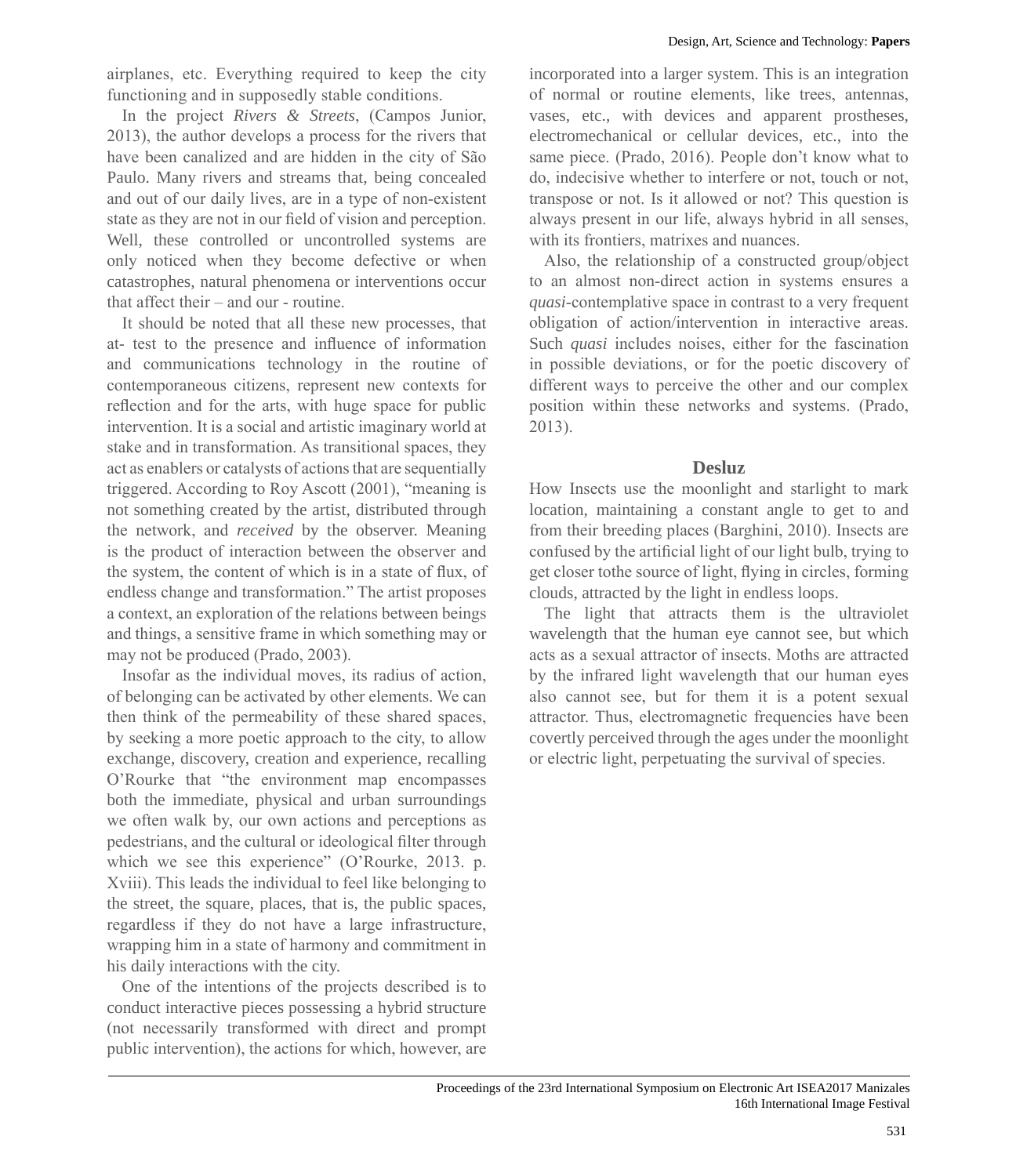#### **LOST IN THE NIGHT**



Figure 1. Infographic based on an illustration published in the newspaper *Folha de São Paulo*, 04/21/2009

Our exhibition space features a cube of transparent LEDs (8X8X8) that emit infrared light and loudspeakers that respond simultaneously to the flow of passers-by; in another place, a region of housed red lights, as attractors, conceal a hidden game of seduction. The flowing movement of the visitors in the red-light area is captured by a camera located on top of a structure, which films a top view of the area, a network, a mesh which scans an area and the flow of people passing by. The acquired information simultaneously feeds the system installed in the exhibition. This system consists of a cube of LEDs that emit infrared light, an Arduino board which creates the relationship between analog and digital data, and two computers that process and handle all data (input and output). Thus, the data sent by the remote camera that turns the lights of the exhibition cube on and off generate movements and flows. This process is dynamic, simultaneous, and occurs in real time. Meanwhile, nothing is seen orheard in the exhibition space, however the body perceives these other frequencies.

Sound is another important component of the work. Although the speakers are clearly seen, they emit sound frequencies that cannot be heard by human ears. Although this distant flow is converted to sound frequencies which cannot be "felt" by the ears, when we approach the work we can feel the reverberation (and some discomfort) in our body. Yet we cannot see or hear it. The lights apparently remain transparent and dull, and the speakers emit sounds that are not audible to humans.

We note that the LED lights of the cube are not visible in the spectrum of our vision, which will require an additional device for them to be seen. In this case, we are counting on the cameras of personal mobile phones belonging to the visitors of the exhibition. By pointing at the LED cube with the mobile camera, visitors can 'see' an entire cloud of movements, which represent the flow of pedestrians in areas captured by the camera remotely and transmitted in real time.



Figure 2. Desluz – Red Light district camera overview/movement of passers-by captured by the mobile phone camera/ Mobile phones pointing at Leds cube/ The flow of the pedestrians viewed through the mobiles/ The installation Desluz at Luciana Brito Gallery (photos: Poéticas Digitais and Érika Garrido), São Paulo, 2010.

As we approach and surround the exhibition, we are placed in such a restlessness, this endless flow, in search of light.

The work is subtle and the perception of the intensity in the change of lights is delicate. Desluz is a work of contemplation, and the public in direct contact with the piece cannot locally interact with it. There is only the LED cube and the sound system in place. It is a work of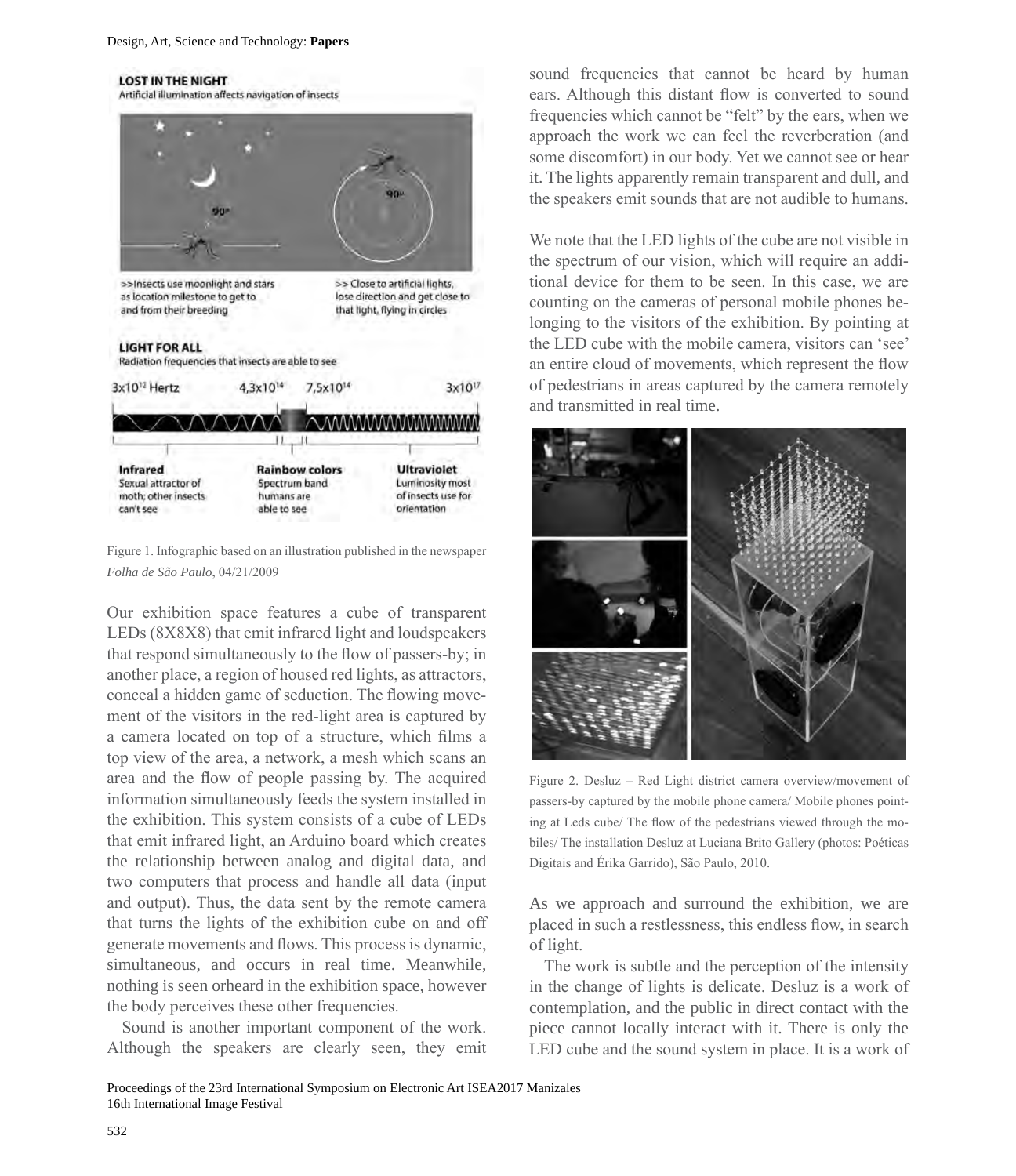reflection on interaction and sharing with one another.

Desluz is a non-light, an intense desire that burns but does not illuminate; it is felt but not seen, in the same manner as a dazed Icarus looked at the sun while it melted his wings on the path that lead to nowhere. The light is only visible through mobile cameras that move around the LED transparent cube, in an unveiling operation that the eye cannot see.

The work is about the discovery of the invisible, our provisional places, our flows and grids, layers that subtly overlap, that lure us but do not let us see them, betray our hidden yet so apparent senses, and bring to light our desires in an endless pursuit of the stars.



Figure 3. Desluz –Luciana Brito Gallery, São Paulo, 2010 (photo: Érika Garrido).

The work was presented at Galeria Espaço Piloto 16 on 09/30, # 8.ARTE, UnB, Brasilia and a new version was displayed at Galeria Luciana Brito, in São Paulo, at the Galeria Expandida exhibition, curated by Christine Mello, from April 5 to April 20, 2010.

The *Poéticas Digitais* Group in this work, is composed by: Gilbertto Prado (Coord.), Silvia Laurentiz, Andrei Thomaz, Rodolfo Leão, Maurício Taveira, Sérgio Bonilha, Luciana Kawassaki, Claudio Bueno, Clarissa Ribeiro, Claudia Sandoval, Tatiana Travisani, Lucila Meirelles, Agnus Valente, Nardo Germano, Daniel Ferreira and Luis Bueno Geraldo.

# **ZN: PRDM**

### **(Neutral zone: A river passes through me)**

In its initial configuration, this artistic action was designed for the ZL Vortex Symposium: Urban Interventions - Laboratory, coordinated by Nelson Brissac Peixoto, Ary Perez, Gilbertto Prado and Ruy Lopes, at the Maria Antonia University Center of USP. The laboratory cycle for the symposium took place from April 03rd to June 26th, 2013, at weekly meetings, bringing together specialists from different areas - engineering, urbanism, technology and the arts - to discuss and rethink one of the areas subject to the most intense urban transformations, the East Zone of São Paulo (Knows as ZL – Zona Leste – in Portuguese). The Vortex chosen for the undertaking of the project was a portion of the suburb of the East Zone of São Paulo, a huge neighborhood (298.8 Km<sup>2</sup>, 3,620,494 inhabitants).

The ZL Vortex Project is delimited by rivers and avenues: Aricanduva, Verde-Jacú and Tietê (to the north), near the Ecological Park. Therefore, it represents a vortex that begins at Carmo Park. The area is served by different transportation systems: the subway, highways and passenger/freight trains. It is an articulation axis with Guarulhos airport, the South beltway and with the Port of Santos. The East Zone is undergoing an intense transformation process, due to large investments in infrastructure and public facilities. This is the place where new productive and urban arrangements and new social practices are emerging. But it also presents river basins and lowlands affected by occupation and extraction activities, improved buildings, industrial exploration, landfills and waste deposits. [4].

The area chosen to carry out our artistic action ZN:PRDM (Neutral zone: A river passes through me) was a small patch of the Vortex; one of the many areas of the ZL lacking in resources, one of the pockets with poor infrastructure and little political and government support. At "ZN:PRDM", through distinct markings and maps, we seek indications and signs of underground streams, in addition to water ducts, sewers, wires and cables, garages, the subway, all in the overlapping paths and grounds of our cities.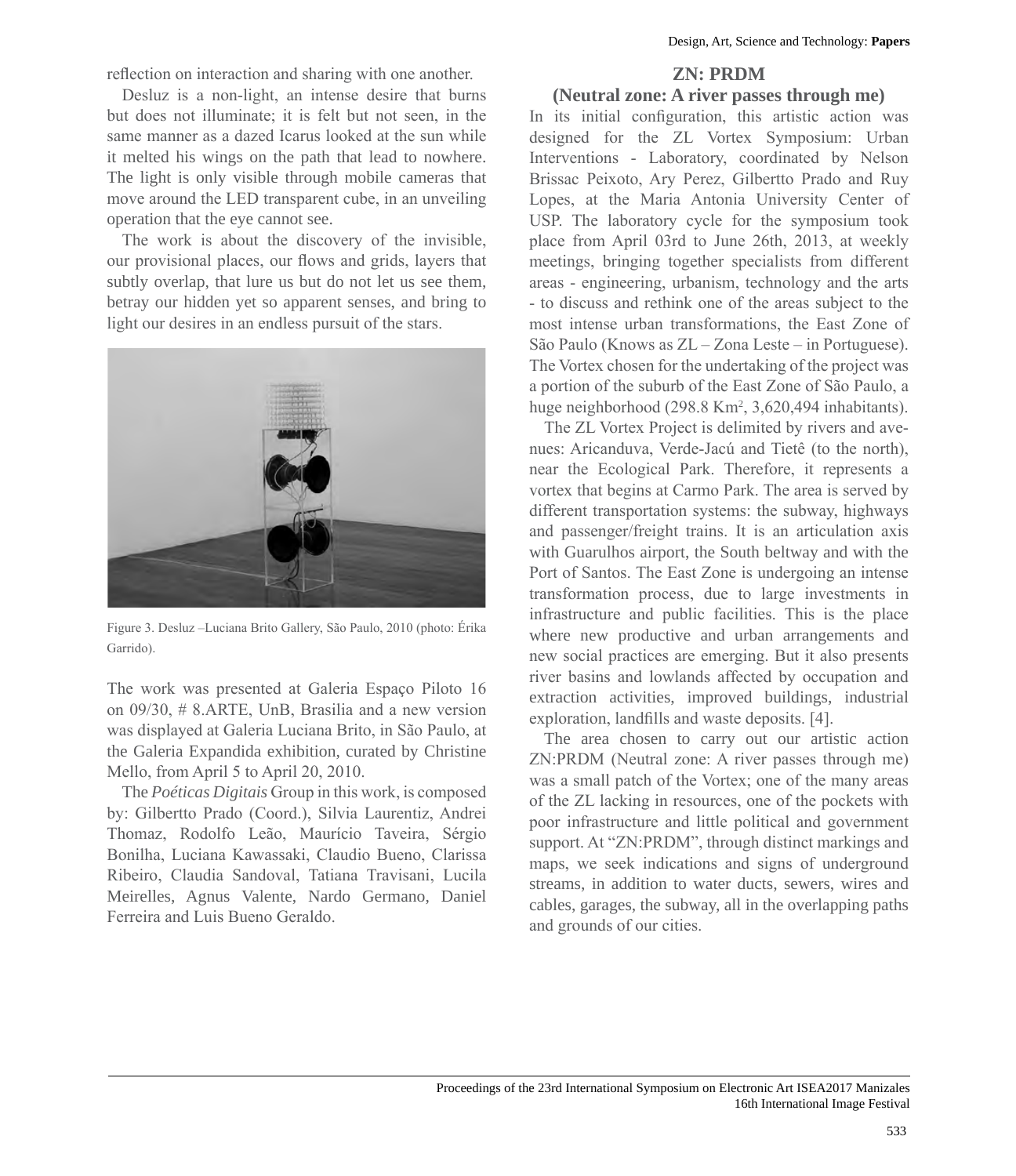

Figure 4. ZNPRDM - The area chosen to undertake our artistic action in the East Zone

## **How to Listen to the Sound of the River Running Right Beneath Our Feet?**

Before we talk about our walk in the East Zone, we would like to discuss some issues that guided our project.

Many rivers and streams that once meandered through cities are no longer visible (nor audible). For various reasons, attempts to tame them have multiplied, repressing them into linear and underground hidden paths, in long straight rows of pipes, channels and cement ducts; in rectified paths that sometimes suddenly explode during rains and floods, when the original spaces, beds and paths are reoccupied. Among references to this work is the "Rivers & Streets" project regarding the channeled rivers hidden in the city. Campos Junior (2013), one of the creators of this initiative, manifests his indignation at how much is spent to hide a river, because it truly is an "absurd engineering effort mobilized for this", noting that, in an urban space such as the capital city of São Paulo, there is a sort of nonexistence of many rivers and streams that, being hidden and out of our daily lives, no longer belong to our field of vision and perception.

Another question that has concerned me for a long time is the direction of the drain in the vortex. When we, who are located under the equator, observe water drain from a sink, we see that it rotates counter clockwise, unlike what happens in the Northern Hemisphere. And what happens in the line that crosses between the two hemispheres?

Some years ago I went to the equator to see what occurs when the water does not rotate either way, when the whirlpool was at that crossed moment, when it is neither here or there, but both, when these forces neutralize each other. These are interesting situations and moments, as in art: crossing this imaginary line, from one side to the other, this brief moment of intersection, of silence, the moment of being suspended in a whirlpool.

Then another question came up: where did the water that descended after the forces were rearranged go? Where did it go after it left our visual field?

To accomplish the project "ZN:PRDM", we employed some dowsing principles, "evaluation technique and control of energy" (Hartman, 2006, p.50) which in its GrecoLatin etymology means sensitivity to radiation rays or waves and is commonly known as an effective technique (Mendonça, 2005, p.10) to find rudimentary water with the use of pendulums and forks. In this same perspective, we built an antenna to point to and "neutralize" the places where there is a perceptible energy variation through dowsing. Neutralizing the resend effect, re -circulating that energy from below, creating spaces from Neutral Zones (ZNs) that tell us that we should stop and keep to what surrounds us, and not necessarily to what is explicit and visible.

What attracted our interest was to create and handle this energy field variation. How could someone sense that and how could we find these points, make them visible and neutralize them? How to apply a force in the opposite direction, what tension would be required? Then, we realized that it was necessary to ground it. We had to join the Earth. This energy attracts ones interest the moment that everything stops and that tension is somehow in suspension yet it is there, still in our bodies.

Then we created our copper antenna to be nailed to the wall, the nail directed towards the magnetic north pole. The energy entering a spiral end crosses it and leaves it through the other end and goes to back the ground. In this manner it would be possible to create not a West, North, South or East Zone but a Neutral Zone (ZN).

Thereafter, we had some fields we wanted to cross:

A search for underground rivers and streams, secret paths of our invisible metropolis;

A forked stick, to sense the energy fields that indicate the presence of water;

An antenna, to neutralize these zones.

We then went to the East Zone in a randomly chosen area within the great vortex, walking without a destination and looking for the curves of rivers and streams that were left behind, not the linear and straight or corrected flows.

Proceedings of the 23rd International Symposium on Electronic Art ISEA2017 Manizales 16th International Image Festival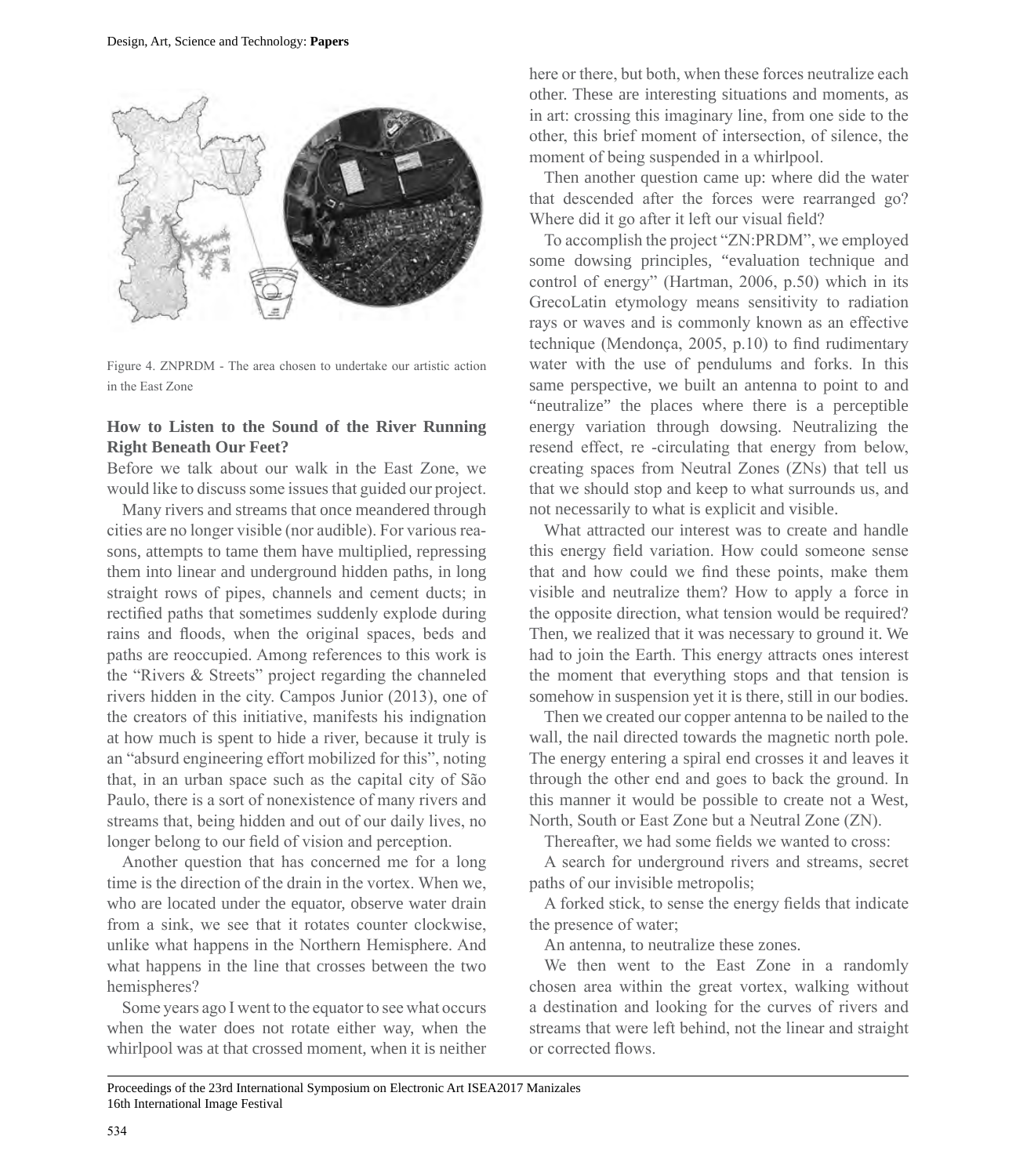At first, we did not use any map or indication, because we wanted to try to find signs as we walked. It was a question of seeking and discovering, of tuning feelings and perceptions. We will get to a place we do not know, that we have never been to, and the shapes, nuances, ways and indications will guide us. It was a question of searching. Trying to identify riverbeds and streambeds now running in pipelines and constructions erected as a consequence. Then, we started to randomly look for any sign of underground water and hidden rivers. We went there during the weekend, in the middle of the week, and we came back through straight, long, empty streets… others were crowded, with many people, traffic, noise, in a state of confusion, and others were narrow, difficult to access, alleys, slums, unfinished and provisional constructions that have been this way for several generations.



Figure 5. ZN:PRDM – The water flow emerging in the back of the house...That was our starting point.

Then, one day, suddenly, from a raised area, we saw one street that had a curve design, a different structure from the others, and we could visually identify the water flow emerging and then it disappeared in the back of a house…

It was a stream appearing from nowhere and then disappearing.

That was our starting point.

After that, we looked for a cluster of mulberry tree in the outskirts, which was removed by "water seekers", namely Vô - Grandpa (Geraldo Francisco Ribeiro) and Jocimar Carlos Batista, our special collaborators in this project that preceded the locations of water in that area. We marked the sites where we sensed its presence.



Figure 6. ZN:PRDM – dowsing

Then, we asked local people to use the fork, and sense for the water, and thereafter we asked them to tell us about their experience and memories.



Figure 7. ZN:PRDM – dowsing

Younger boys did not know about those paths, about underground rivers that used to flow on the surface, the older man said: "There used to be a stream behind my house, it was clean, without waste, but then, when they built..." Our concern at that moment was not to know

Proceedings of the 23rd International Symposium on Electronic Art ISEA2017 Manizales 16th International Image Festival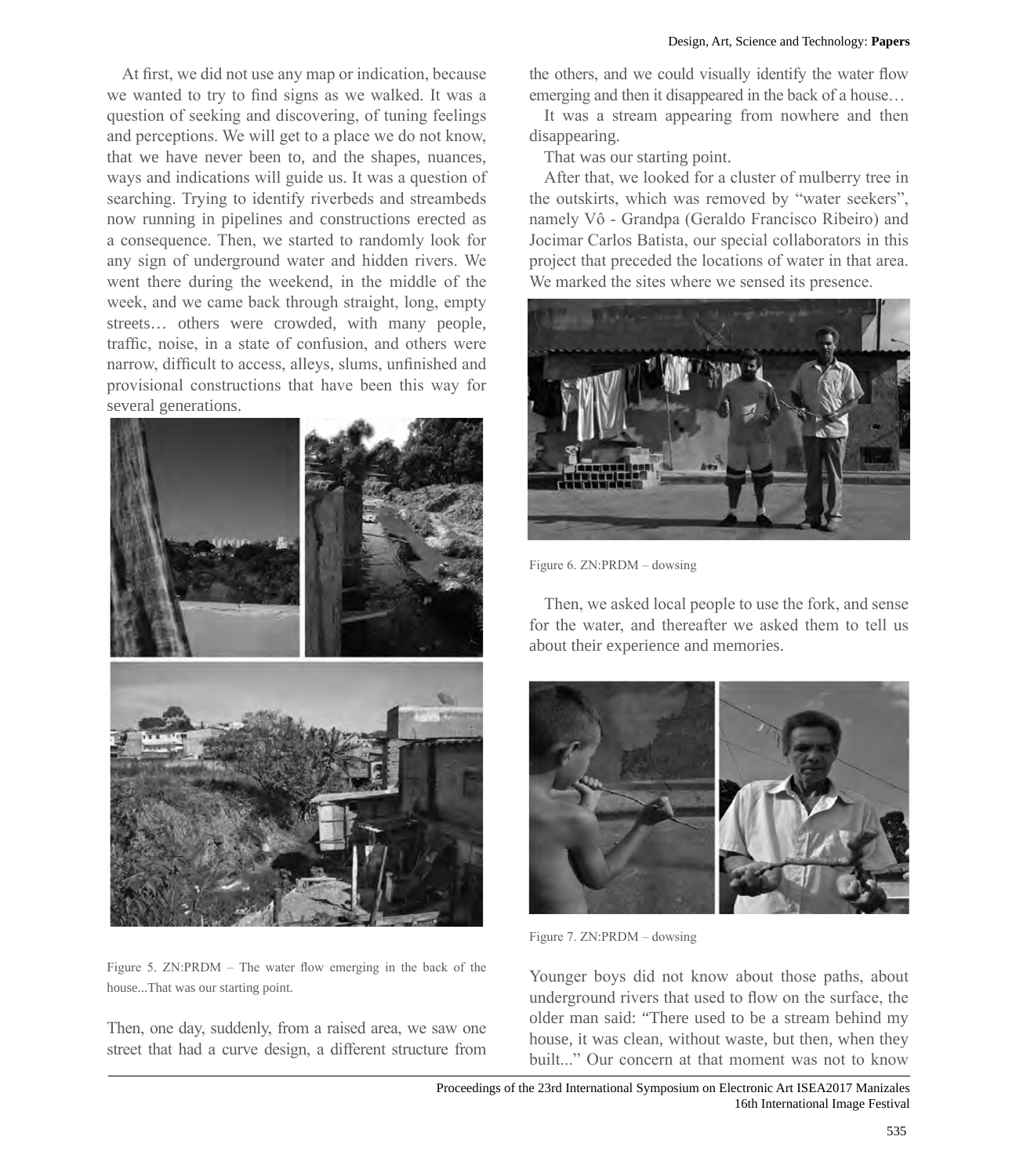#### Design, Art, Science and Technology: **Papers**

if the person could handle the fork and find signs of water, rather it was with the perception of these apparent rivers, most of them poorly treated and polluted, and the development of a poetic map with these stories and memories that were remembered and retold. Then, following the flow, we entered the slums, went over other streams, inside homes, and whenever possible, we took our antenna.



Figure 8. ZN:PRDM – antenna



Figure 9. ZN:PRDM – antenna

We drew graffiti at some of these points, on the walls, in the streets, and we gave the antennas to anyone who wanted to take them or place one of them in their home, to remember these invisible water flows.

With some people of the community we marked these

Proceedings of the 23rd International Symposium on Electronic Art ISEA2017 Manizales 16th International Image Festival

areas, creating trails and routes of another flow, caring for this river, among so many other possible rivers and streams, seeking to restore forgotten and/or erased memories.

Finally, we developed a mobile application that reproduced the sound of underground water as we walked through these places with our own cell phone. Then it was possible to pass through listening to the sound of water from the hidden river also passing by right there, beneath one's feet, returning it to perception. Trying to at least recreate the invisible water noise. A noise that could make us dream and, perhaps, act.



Figure 10. Neutral zone: A river passes through me. A partial schema of one the mapped areas to walk with the cell phone listening to the sound of the river running right beneath our feet

The Poéticas Digitais Group in this work is composed by: Gilbertto Prado (Coord.), Agnus Valente, Andrei Thomaz, Clarissa Ribeiro, Claudio Bueno, Daniel Ferreira, Luciana Ohira, Nardo Germano, Renata La Rocca, Sergio Bonilha and Tatiana Travisani. The ZN work: PRDM was presented on June 19th in the communication of Gilbertto Prado, with the description of various steps and procedures of the project at http://www.youtube.com/watch?v=eas9zI-nZVw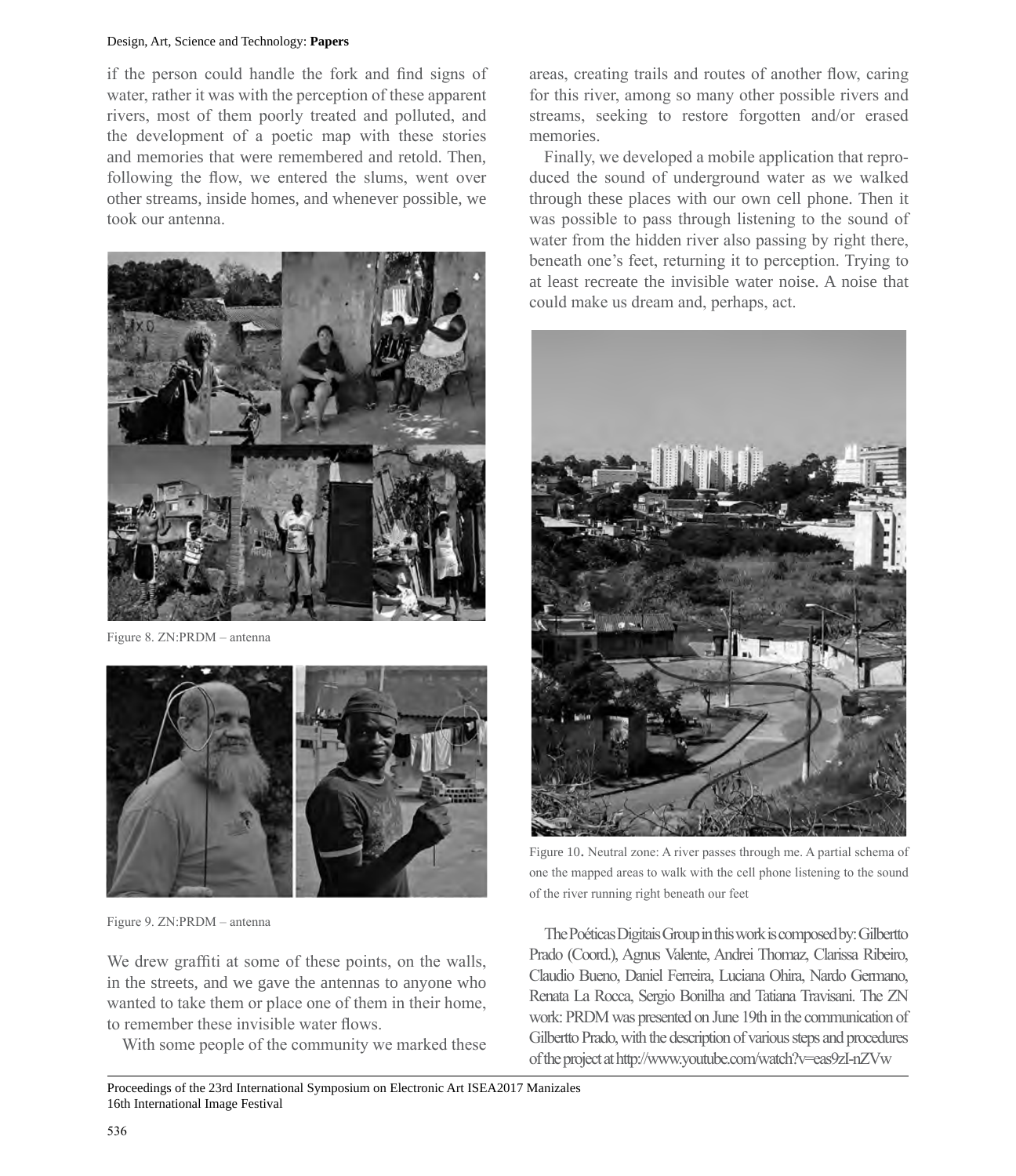# **Invisible spaces, Intensive, Fluid and Simultaneous Experiences**

The poetic approach to the presented works claims a place for art as a sensitive field of knowledge which is not subjugated to the same scientific validation tools. In truth, art broadens this field of knowledge by including the influence of flows and subtle fields, bringing to light invisible forces and fluxes at play.

There is an interesting aspect to the field of action of invisible space, of unorthodox forces and of poetic deviations which are present in the works by *Grupo Poéticas Digitais*, which we would like to summarize. Among them it is possible to point out that the changes brought about by the invisible space in its intensive experiences of fluidity and simultaneity imply a reflection on the capacity that space possesses of presenting itself and activate feelings in others (Mello, 2009). Under such conditions, the experience of space is created in its provisionary reality, in its relationship with the receptor. Space, under this point of view, dislocates senses: from conceiving works that contain an internal space to the conception of works that generate space outside of themselves, that activate other spaces in addition to those perceived in the surroundings. It provokes, with this, a diversity of experiences as much as in the receptor's body as in the sensory space as a whole. It can be noted that, in such circumstances, space is experienced not only as the internal space of a work but also as a sensitive element capable of activating the space outside of the work, in this manner promoting an amplified dimension of apprehension for the environment in which the work is presented. (Mello, 2009, p.282)

In this way the artistic experiences such as *Desluz* and *ZN:PRDM (Neutral zone: A river passes through me)*, activate spaces proposing deviations and bringing out other points of view and experiences that link and amplify reports and fleeting relationships that may occur during these journeys. Under this perspective, the space of the work as well as social space is observed as an unstable conception, as a force field between practices and experiences in our daily life.

Such a procedure acts in the sense of stimulating the receptor to feel (un)familiar, provoking within him a state of strangeness, suspension of time, in a daily life perspective, that can modulate the relationship between people and spaces. The Poéticas Digitais Group makes use of such perceptive devices to activate in the public

critical modes in which to perceive space and the tensions that exist between the work's space, including the influence of flows and subtle fields from the environment and social reality. A shift of balance that also concerns leaving a personal scale for a collective scale of observation/participation, which brings with it a sense of belonging and sharing.

# **Acknowledgements**

To Universidade Anhembi Morumbi for the research support. To the CNPq – Conselho Nacional de Desenvolvimento Científico e Tecnológico (National Council for Scientific and Technological Development) and Itaú Cultural for the support and assistance they have provided in different projects. To Christine Mello, for the dialogues on the notion of invisible space. To Érika Garrido for photographs of Desluz and to Dario Mesquita for the page setting.

# **References**

- Ascott, R. (2001). 'Is there love in the telematic embrace?' in Randall Packer and Ken Jordan, ed., *Multimedia: from Wagner to Virtual Reality*, New York: WW Norton.
- Barghini, A. (2010). *Antes que os vagalumes desapareçam ou influencia da iluminação artificial sobre o ambiente.* São Paulo: Annablume.
- Campos Junior, L. (2013). *Para cada ponto de enchente em São Paulo, há um rio escondido, afirma geógrafo*  paulistano. Interview on March 20<sup>th</sup> 2013. Retrieved from: http://podcast.unesp.br/podacqua-27032013 podacqua-para-cada-ponto-de-enchente-em-saopaulo-ha-um-rio-escondido-afirma-geografopaulistano
- Harris, R.W. (1992). Arboriculture: integrated management of landscape trees, shrubs, and vines. 2.ed. New Jersey: Prentice Hall.
- Hartman, J. (2006). *Radiônica e Radiestesia: Manual de trabalho com padrões de energia.* São Paulo: Pensamento.
- Heart, R.L. (1980). Initial events in injury to plants by air pollutants. Annual review of plant physiology, v. 31, 395-490.
- La Ferla, J. (2015) "Território imaginados: América Latina" in Arte em Deslocamento: Trânsitos Geopoéticos. Arantes, P. (Org.). São Paulo: Paço das Artes, 172 – 191.
- Latour, B.; Hermant, E. (1998). *Paris ville invisible*.